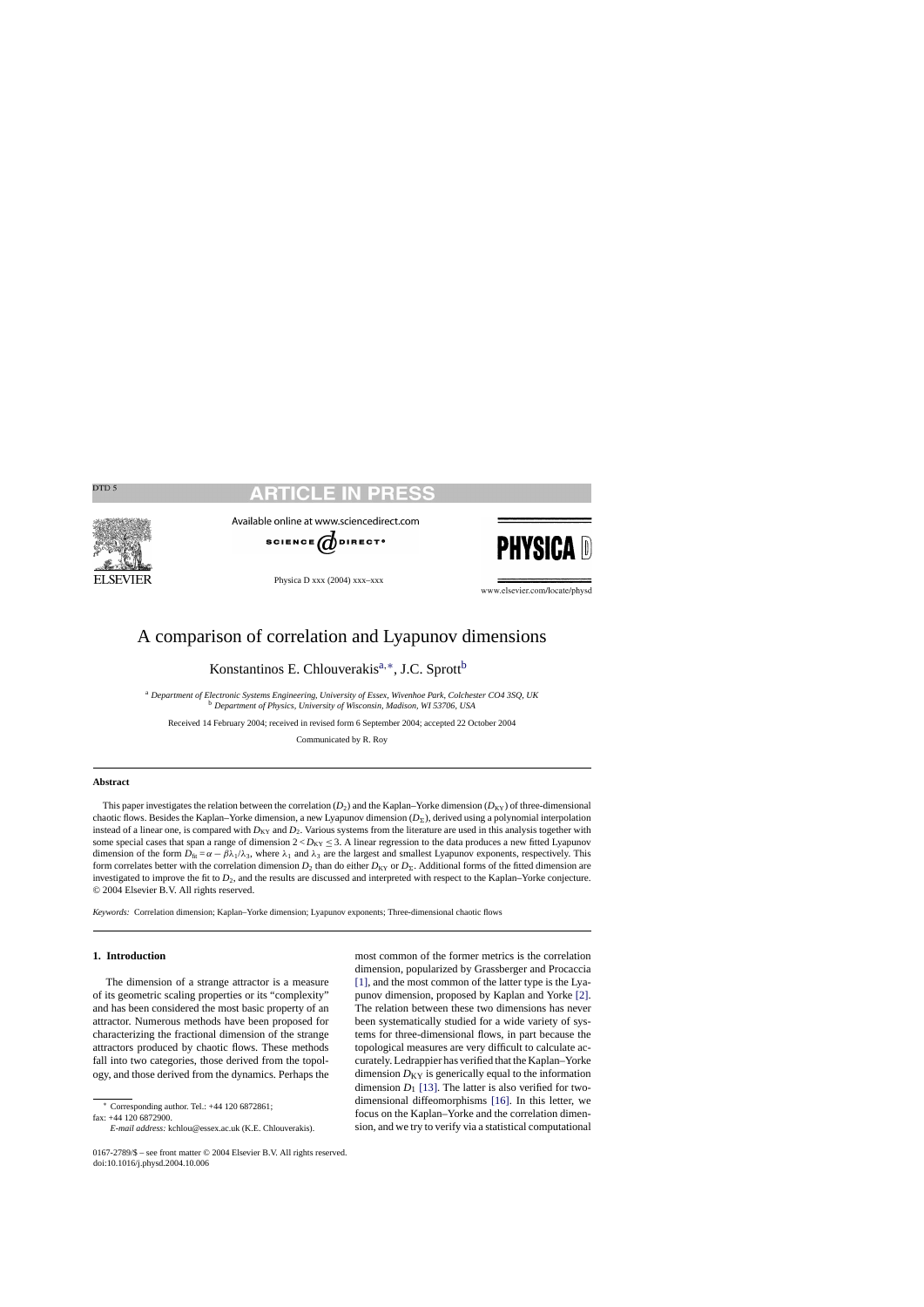### ARTICI F IN Ð

<span id="page-1-0"></span>study the relation between these two for a wide range of three-dimensional chaotic systems.

What follows is such a detailed comparison, representing a computationally intensive study of 46 different three-dimensional chaotic systems with fractional dimensions that span the entire range from 2 to 3. A modified form of the Kaplan–Yorke dimension is tested, as well as a form derived using a polynomial fit to the spectrum of Lyapunov exponents.

The aim of this work is to investigate the relation between these two dimensions, since such a systematic study has never been done for three-dimensional chaotic flows to the best of our knowledge. The second goal of this paper is to construct a new Lyapunov dimension that better correlates with the correlation dimension  $D_2$  than the Kaplan–Yorke dimension  $D_{KY}$  or a new Lyapunov dimension  $D_{\Sigma}$  (introduced in the next section) does. This study will examine the connection between the Lyapunov spectrum (the two nonzero Lyapunov exponents) of a three-dimensional chaotic flow and the fractional dimension that is derived from the topology of the strange attractor *D*2.

## **2. Lyapunov and correlation dimensions**

The Kaplan–Yorke dimension [\[2\]](#page-8-0) can be defined as the fractional dimension in which a cluster of initial conditions will neither expand nor contract as it evolves in time. The rate of expansion is the sum of the Lyapunov exponents, and this sum will necessarily be negative for an attractor of any kind. By ordering the Lyapunov exponents from the largest (most positive) to the smallest (most negative), it is a simple matter to count the maximum number of exponents whose cumulative sum is positive, and this number represents a lower bound on the attractor dimension, since the cluster of initial conditions will still expand in this dimension. However, in the next higher integer dimension, the Lyapunov exponents will sum to a negative value, and hence the cluster contracts in that dimension, which thus represents an upper bound on the attractor dimension. The Kaplan–Yorke dimension can be considered as a linear interpolation between these two integer values to estimate the fractional dimension for which neither expansion nor contraction will occur.

Sprott [\[3\]](#page-8-0) has suggested that a more accurate interpolation would result from fitting the sum of the first *D* exponents  $\sum \lambda$  to a (*D* − 1)-degree polynomial and finding the attractor dimension  $D_{\Sigma}$  from its zero crossing. For a three-dimensional chaotic flow with only three exponents, one of which  $(\lambda_2)$  is zero, the best one can do is to use a quadratic fit of the form  $\sum \lambda = \lambda_3 D_{\Sigma}^2$ <br> $\sum \lambda = 0$  is  $(2 - 3\lambda_3 D_{\Sigma}/2 + \lambda_1 + \lambda_3)$  whose root for  $\lambda = 0$  is

$$
D_{\Sigma} = 1.5 + 0.5 \sqrt{\frac{1 - 8\lambda_1}{\lambda_3}}.
$$

This formula gives a larger prediction than the usual

$$
D_{\rm KY} = 2 - \frac{\lambda_1}{\lambda_3}.
$$

These two dimensions have  $D_{\Sigma} \ge D_{KY}$  for  $-1 \leq \lambda_1/\lambda_3 \leq 1$  with a maximum difference of  $D_{\Sigma} - D_{\text{KY}} = 1/8$  at  $\lambda_1/\lambda_3 = -3/8$ . The next section will examine this difference in more detail.

The correlation dimension [\[1\]](#page-8-0) is calculated from the correlation integral  $C(r)$ , which is the probability that two randomly chosen points on the attractor are separated by a distance less than *r* and is given by

$$
D_2 = \lim_{r \to 0} \frac{\mathrm{d} \log C(r)}{\mathrm{d} \log r}.
$$

Accurate calculation of  $D_2$  is notoriously difficult because the value of the derivative often converges very slowly for  $r \to 0$  where the number of data points is too small to permit an accurate determination of *C*(*r*) and because the lacunarity [\[4\]](#page-8-0) of the fractal attractor causes  $C(r)$  to oscillate. For many cases, it can be shown [\[5\]](#page-8-0) that  $C(r)$  is of the form

$$
\log C(r) = A + D_2 \log r + B \log(-\log r),
$$

where  $B$  is typically in the range of  $0-1$  and measures the rate of convergence.

The values of  $D_2$  quoted here were derived by a least-squares fit to the above formula using a minimum of  $2 \times 10^{12}$  correlations. The computed values tend to be slightly larger than those typically quoted in the literature for cases where  $D_2$  has been estimated because of the slow convergence. Errors due to lacunarity of the attractor are reflected in the quoted precision of the fit and are the main source of uncertainty.

A significant identity for the correlation dimension  $D_2$ , the information dimension  $D_1$  and the capacity dimension  $D_0$  [\[14,15,17\]](#page-8-0) that comes directly from their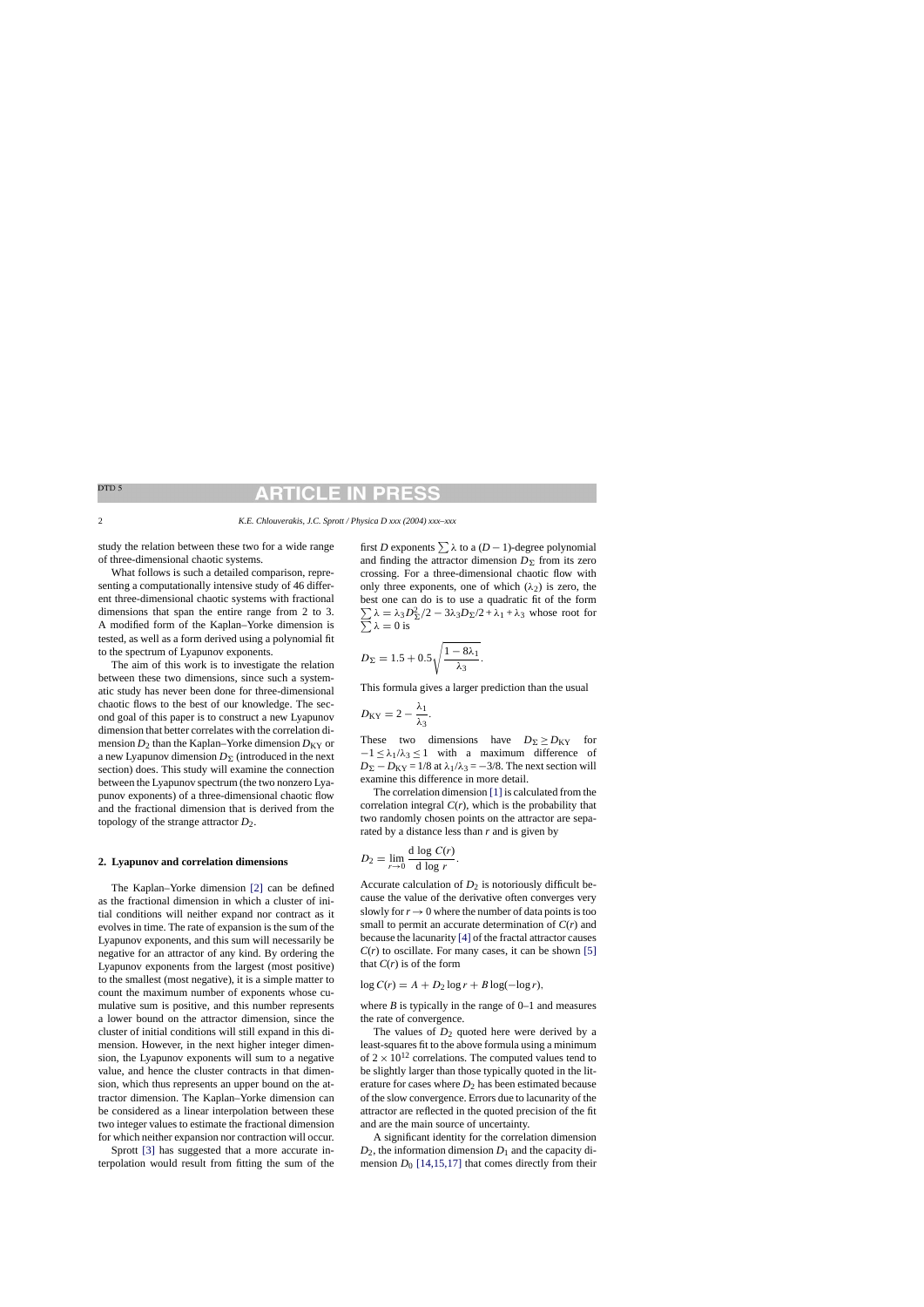definitions, is

$$
D_2\leq D_1\leq D_0.
$$

A later conjecture held that the Kaplan–Yorke dimension is generically equal to a probabilistic dimension that appears to be identical to the information dimension  $D_1$  [\[12\].](#page-8-0) This conjecture is partially verified by Ledrappier for any ergodic invariant measure of a smooth map [\[13\].](#page-8-0) In terms of the above, the Kaplan–Yorke conjecture (verified also for twodimensional diffeomorphisms [\[16\]\)](#page-8-0) asserts that the Kaplan–Yorke dimension and the information dimension should generally coincide for natural invariant measures and also that the information dimension can coincide with the correlation dimension regardless of the spectrum of Lyapunov exponents. Hence, from the above, it can be conjectured that the Kaplan–Yorke dimension  $D_{KY}$  should be larger than or equal to the correlation dimension  $D_2$  and that one could not conclude anything about the connection between  $D_2$  and the spectrum of Lyapunov exponents for a chaotic system. However, a statistical study as described herein can provide insight into the differences in the various dimensions for typical three-dimensional chaotic flows. By selecting a variety of chaotic systems that span attractor dimensions between 2 and 3, a statistical study of the Lyapunov exponents and the correlation dimension  $D_2$  suggests new Lyapunov dimensions that correlate better to  $D_2$  than  $D_{KY}$  does, and verifies the conjectures described above.

# **3. Chaotic flows**

This section concerns the relation between the correlation dimension  $D_2$  and the two Lyapunov dimensions  $D_{KY}$  and  $D_{\Sigma}$  that were introduced above. To have a consistent and valid statistical result, a wide variety of chaotic systems must be used with dimensions spanning the range of 2–3. Most of these systems from the literature, like the Lorenz [\[6\], t](#page-8-0)he Rossler [\[7\]](#page-8-0) attractors and many others, have dimensions only slightly greater than 2.0. Hence, three more systems were used that better span the range of dimension from 2 to 3. The first system is a chaotic flow with eight nonlinearities that is used to model semiconductor lasers optically driven by a monochromatic light beam, and whose dynamical properties are well known [\[8–10\].](#page-8-0) This rate-equation



Fig. 1. Poincaré plot  $\{y=0\}$  in the *x*–*z* plane for the A<sub>8</sub> case  $(D_{KY} = 2.764)$  in [Table 1.](#page-3-0)

model will be named system A and is given by

$$
\frac{dx}{dt} = K + \frac{1}{2}xz + \left(\omega - \frac{1}{2}\alpha z\right)y,
$$
  
\n
$$
\frac{dy}{dt} = -\left(\omega - \frac{1}{2}\alpha z\right)x + \frac{1}{2}yz,
$$
  
\n
$$
\frac{dz}{dt} = -2Tz - (1 + 2Bz)(x^2 + y^2 - 1).
$$

Typical values for the constants of system A are:  $0 < K < 3, -3 < \omega < 3, 0 < \alpha < 15, 0 < B < 0.03$  and  $B < \Gamma < 0.1$ . This system is capable of producing chaotic attractors with large values of dimension reaching even  $2.9 < D_{KY} < 3$ . A Poincaré plot in the  $x$ –*z* plane for  $y=0$  is given in Fig. 1 for the  $A_8$  case given in [Table 1.](#page-3-0) It was also found in [\[9\]](#page-8-0) that as  $\alpha$  is increased, the largest Lyapunov exponent of the system increases linearly, resulting in a higher dimension.

A new simpler chaotic flow was found by modifying system A with  $B = \Gamma = \omega = 0$  and by adding a damping constant  $\varepsilon$  in the dy/dt equation. Also, the "1/2" expressions were removed from the d*x*/d*t* and d*y*/d*t* equations. This system will be named system B and is given by

$$
\frac{dx}{dt} = K + z(x - \alpha y), \qquad \frac{dy}{dt} = z(\alpha x - \varepsilon y),
$$

$$
\frac{dz}{dt} = 1 - x^2 - y^2.
$$

By varying the system's parameters and especially the parameter  $\varepsilon$ , this system can produce high-dimensional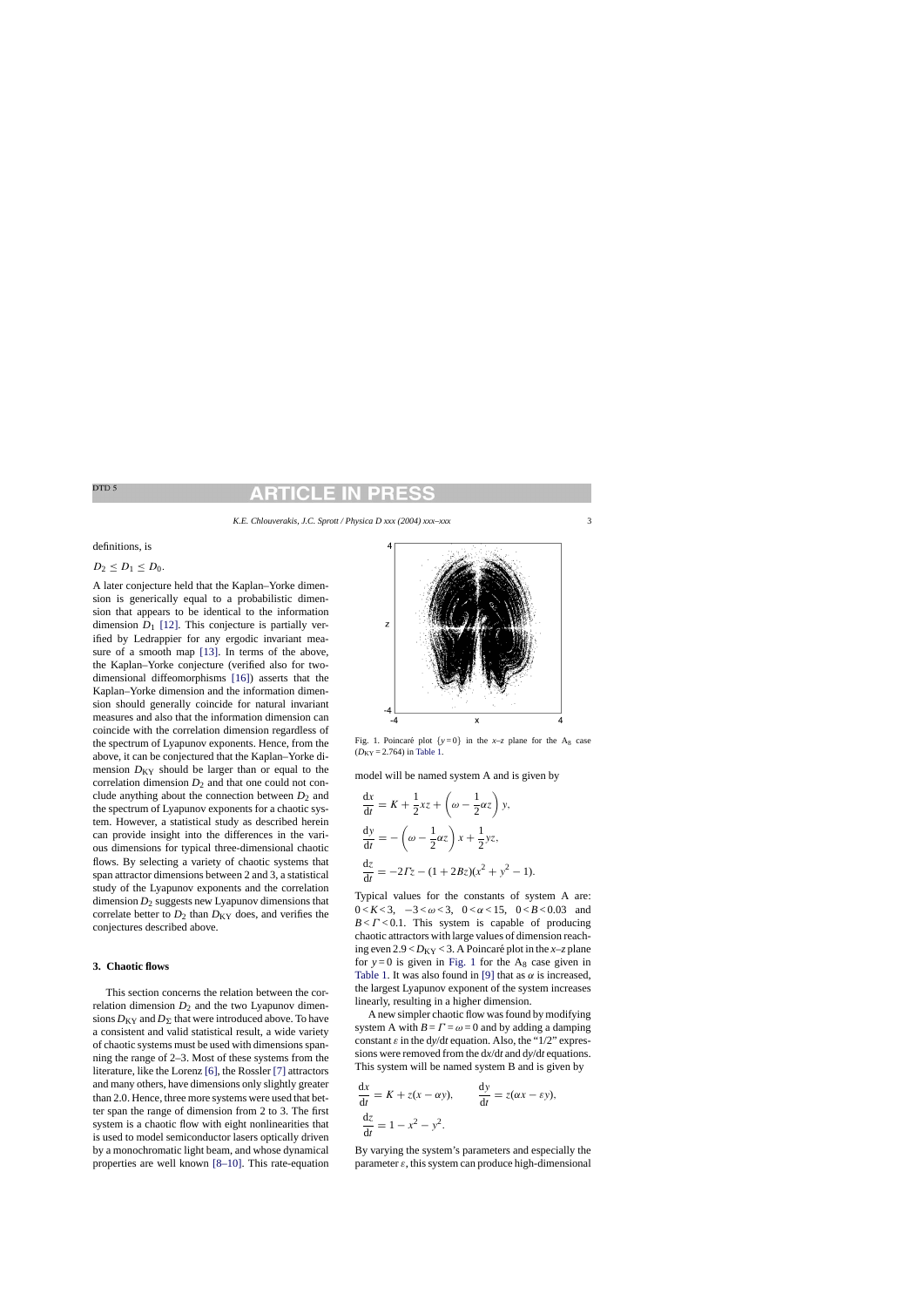# <span id="page-3-0"></span>DTD<sub>5</sub>

4 *K.E. Chlouverakis, J.C. Sprott / Physica D xxx (2004) xxx–xxx*

| Table 1                                                                                        |  |
|------------------------------------------------------------------------------------------------|--|
| The 21 chaotic cases with the calculated Lyapunov exponents, $D_{KY}$ , $D_{\Sigma}$ and $D_2$ |  |

| System         | Parameters                                                                        | $\lambda_1$ | $\lambda_3$ | $D_{\rm KY}$ | $D_{\Sigma}$ | $D_2$             |
|----------------|-----------------------------------------------------------------------------------|-------------|-------------|--------------|--------------|-------------------|
| B <sub>6</sub> | $K = 0.4$ , $\alpha = 1.5$ , $\varepsilon = 0.86$                                 | 0.11        | $-0.461$    | 2.239        | 2.353        | $2.147 \pm 0.115$ |
| A <sub>7</sub> | $K = 1.10$ , $\omega = 0.56$ , $\alpha = 6.6$ , $B = 0.015$ , $\Gamma = 0.035$    | 0.2254      | $-0.91$     | 2.248        | 2.363        | $2.202 \pm 0.095$ |
| A <sub>6</sub> | $K = 0.80$ , $\omega = 0.56$ , $\alpha = 6.6$ , $B = 0.015$ , $\Gamma = 0.035$    | 0.2144      | $-0.6867$   | 2.312        | 2.435        | $2.41 \pm 0.108$  |
| A <sub>2</sub> | $K = 1.10, \omega = 1.1, \alpha = 9.0, B = 0.00667, \Gamma = 0.0079$              | 0.325       | $-0.88$     | 2.37         | 2.494        | $2.33 \pm 0.13$   |
| $C_1$          | $\alpha = 9.0, \gamma = 0.18$                                                     | 0.111       | $-0.2933$   | 2.378        | 2.503        | $2.49 \pm 0.13$   |
| A <sub>1</sub> | $K = 0.451$ , $\omega = 1.1$ , $\alpha = 2.6$ , $B = 0.0295$ , $\Gamma = 0.0973$  | 0.1206      | $-0.308$    | 2.391        | 2.516        | $2.2 \pm 0.11$    |
| $C_3$          | $\alpha = 10.0, \gamma = 0.18$                                                    | 0.141       | $-0.32$     | 2.44         | 2.564        | $2.532 \pm 0.117$ |
| $B_5$          | $K = 0.4$ , $\alpha = 3.0$ , $\varepsilon = 0.0$                                  | 0.1487      | $-0.333$    | 2.447        | 2.57         | $2.433 \pm 0.109$ |
| $C_2$          | $\alpha = 14.3, \gamma = 0.18$                                                    | 0.1972      | $-0.38$     | 2.52         | 2.635        | $2.72 \pm 0.13$   |
| B <sub>9</sub> | $K = 0.4$ , $\alpha = 4.0$ , $\varepsilon = -1.66$                                | 0.2155      | $-0.4133$   | 2.521        | 2.637        | $2.367 \pm 0.117$ |
| $B_1$          | $K = 0.4$ , $\alpha = 3.0$ , $\varepsilon = -0.10$                                | 0.187       | $-0.3526$   | 2.535        | 2.645        | $2.353 \pm 0.12$  |
| $B_3$          | $K = 0.4$ , $\alpha = 4.0$ , $\varepsilon = 0.052$                                | 0.258       | $-0.4363$   | 2.591        | 2.697        | $2.352 \pm 0.114$ |
| $B_8$          | $K = 0.4$ , $\alpha = 4.0$ , $\varepsilon = -1.55$                                | 0.239       | $-0.3936$   | 2.607        | 2.71         | $2.548 \pm 0.128$ |
| $A_3$          | $K = 0.65$ , $\omega = 1.1$ , $\alpha = 9.0$ , $B = 0.00667$ , $\Gamma = 0.0079$  | 0.3956      | $-0.592$    | 2.668        | 2.76         | $2.52 \pm 0.15$   |
| $B_4$          | $K = 0.4$ , $\alpha = 4.0$ , $\varepsilon = 0.38$                                 | 0.2986      | $-0.4072$   | 2.733        | 2.81         | $2.499 \pm 0.15$  |
| $A_8$          | $K = 0.30$ , $\omega = 0.0$ , $\alpha = 8.0$ , $B = 0.015$ , $\Gamma = 0.035$     | 0.312       | $-0.408$    | 2.764        | 2.834        | $2.557 \pm 0.15$  |
| B <sub>2</sub> | $K = 0.4$ , $\alpha = 4.0$ , $\varepsilon = -0.66$                                | 0.3         | $-0.3828$   | 2.784        | 2.85         | $2.703 \pm 0.159$ |
| $B_7$          | $K = 0.5$ , $\alpha = 7.0$ , $\varepsilon = 0.23$                                 | 0.476       | $-0.556$    | 2.856        | 2.9          | $2.719 \pm 0.156$ |
| $A_4$          | $K = 0.20$ , $\omega = 1.1$ , $\alpha = 9.0$ , $B = 0.00667$ , $\Gamma = 0.0079$  | 0.2625      | $-0.2943$   | 2.892        | 2.926        | $2.787 \pm 0.184$ |
| A <sub>5</sub> | $K = 0.11$ , $\omega = 0.10$ , $\alpha = 9.0$ , $B = 0.00667$ , $\Gamma = 0.0079$ | 0.152       | $-0.16$     | 2.95         | 2.966        | $2.983 \pm 0.18$  |
| A <sub>9</sub> | $K = 0.10$ , $\omega = 0.0$ , $\alpha = 15.0$ , $B = 0$ , $\Gamma = 0$            | 0.19        | $-0.192$    | 2.99         | 2.993        | $3.013 \pm 0.202$ |

chaotic attractors reaching  $D_{KY} \approx 2.9$ . A plot of  $D_{KY}$ versus  $\varepsilon$  is given in Fig. 2, and a Poincaré plot is shown in [Fig. 3](#page-4-0) in the  $x-z$  plane for  $y=0$  for the B<sub>1</sub> case in Table 1. In Fig. 2, as  $\varepsilon$  is varied,  $D_{KY}$  covers the range from 2 to 2.82 with a maximum value of  $D_{KY}$  given by the dotted line. With a suitable combination of  $\varepsilon$  and  $\alpha$ , the whole range of  $0 < |\lambda_1/\lambda_3| < 1$  is easily covered. The largest values of  $D_{KY}$  require  $\alpha > 7$ .

Another new chaotic flow (named system C) was found and used in this work, and it is given by

$$
\frac{dx}{dt} = xz + \gamma \cos(y), \qquad \frac{dy}{dt} = \delta z - \gamma y,
$$
  

$$
\frac{dz}{dt} = 1 - x^2.
$$



Fig. 2. Variation of  $D_{KY}$  with control parameter  $\varepsilon$  for  $K = 0.4$  and  $\alpha = 4$  for system B.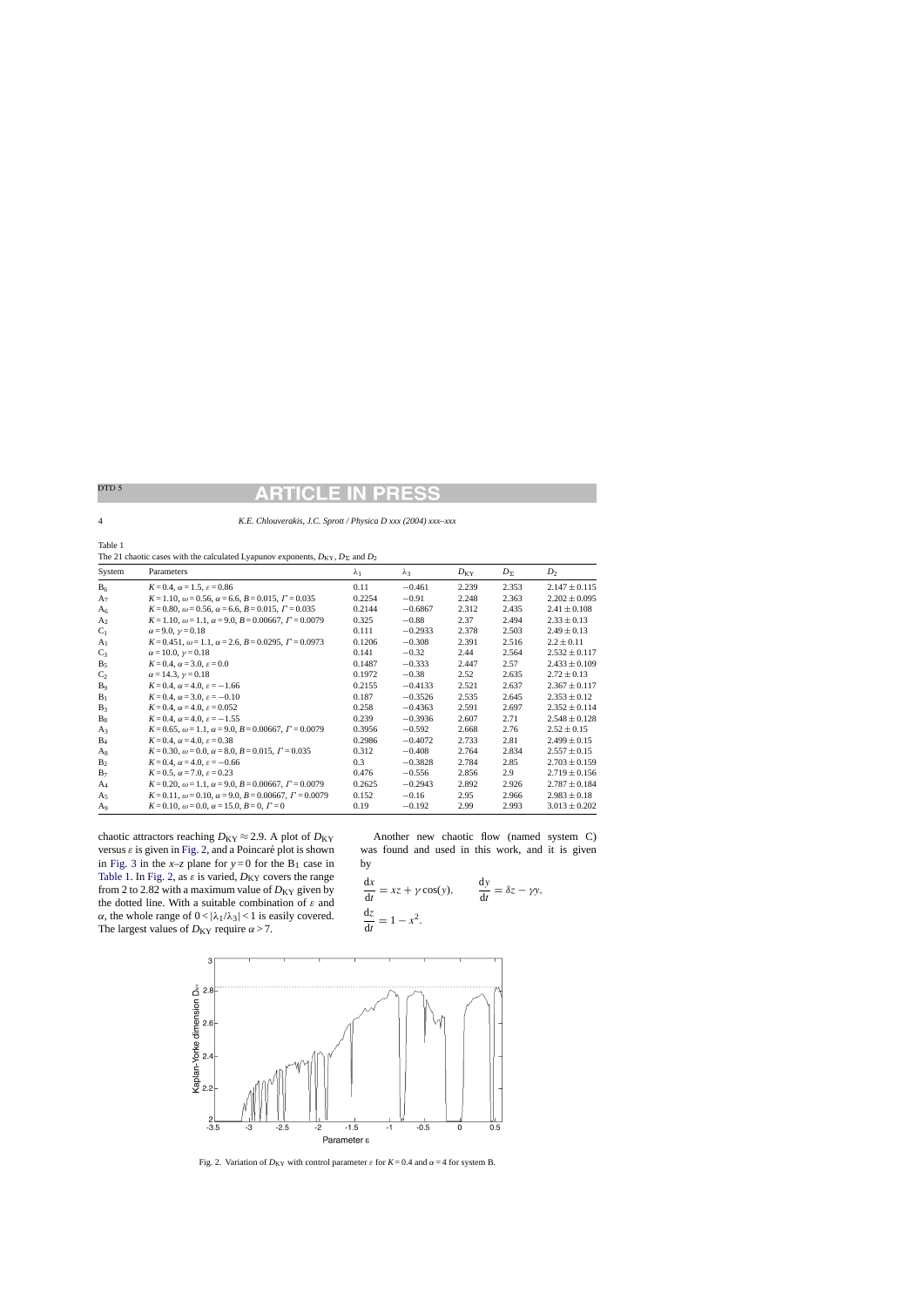<span id="page-4-0"></span>

Fig. 3. Poincaré plot  $\{y=0\}$  in the *x*-*z* plane for the B<sub>1</sub> case  $(D_{KY} = 2.535)$  in [Table 1.](#page-3-0)

Typical values for this system that produce chaotic solutions are  $0 < \gamma < 1$  and  $0 < \delta < 100$ . Within this range, system C can produce a dimension reaching  $D_{KY} \approx 2.8$ . This value was found to be a maximum, in contrast to systems A and B that can cover the whole range  $0 < |\lambda_1/\lambda_3| < 1$ . For system B to produce  $D_{KY} > 2.9$ , a very high value of  $\delta$  is required; i.e.,  $\delta = 500$  and  $\gamma = 0.07$ gives  $D_{KY} = 2.9$ . A Poincaré plot is shown in Fig. 4 in the *x*–*z* plane for  $y = 0$  for the  $C_2$  case in [Table 1.](#page-3-0)

Systems B and C are abstract chaotic vector fields, constructed for the purpose described in Section [1, p](#page-0-0)roducing an attractor with dimension almost anywhere between 2 and 3 to be used in the statistical study of



Fig. 4. Poincaré plot  $\{y=0\}$  in the *x*–*z* plane for the C<sub>2</sub> case  $(D_{KY} = 2.52)$  in [Table 1.](#page-3-0)

the relation between the Lyapunov exponents and the correlation dimension  $D_2$ . The latter is introduced in the following section.

# **4. Comparison of the Lyapunov and correlation dimensions**

These three systems A, B and C were used here to investigate the relation between the correlation dimension  $D_2$  and the two Lyapunov dimensions  $D_{KY}$ and  $D_{\Sigma}$  in the range  $0.2 < |\lambda_1/\lambda_3| < 1$ . In [Table 1](#page-3-0) we present 21 cases of these three systems ordered from the lowest to the highest  $D_{KY}$ . The lowest value used was  $D_{KY} = 2.239$ , and the highest was  $D_{KY} = 2.99$ . Together with these cases, 24 more low-dimensional cases were used from Appendix A.5 and A.6 of [\[3\], i](#page-8-0)ncluding four Hamiltonian systems and one more system [\[11\]](#page-8-0) that has  $D_{KY} = 2.897$  and  $D_2 = 2.84 \pm 0.28$ . Hence, 46 total chaotic systems were used in this analysis to cover the whole range  $0 < |\lambda_1/\lambda_3| \leq 1$ .

The calculation of  $D_{KY}$  and  $D_2$  for these 21 cases of [Table 1](#page-3-0) for the systems A, B and C, reveal mixed relations between these two dimensions. For example, system B always has  $D_{KY} > D_2$  as expected, whereas system C has  $D_{KY} < D_2$  presumably as a result of numerical uncertainty in the calculation of  $D_2$ . For system A these relations are mixed. The unavoidable large uncertainty in the calculation of  $D_2$  as explained in Section [2](#page-1-0) is the reason why many systems with large attractor dimension were used in this analysis, so that the final statistical result is more valid and general.

The aim of this work is to construct a new Lyapunov dimension that better correlates with the correlation dimension  $D_2$ . Also by applying a multivariable regression, it will be determined whether  $D_{KY}$  or  $D_{\Sigma}$ correlates better with  $D_2$  by measuring the weights  $\alpha$ and  $\beta$  in the expression

$$
D_2 = \alpha D_{\text{KY}} + \beta D_{\Sigma}, \quad \alpha + \beta \leq 1.
$$

The summation  $\alpha + \beta$  should be less than unity since both of these Lyapunov dimensions tend to be larger than  $D_2$  as shown in [Table 1](#page-3-0) and in [Fig. 5](#page-5-0) where the scatter plot of  $D_2$  versus  $\lambda_1/\lambda_3$  is given for all 46 cases reported in [Table 1.](#page-3-0) [Fig. 5](#page-5-0) clearly shows how the whole space is covered for  $0 < |\lambda_1/\lambda_3| \leq 1$ . In this plot,  $D_{KY}$  and  $D_{\Sigma}$  are included with solid and dashed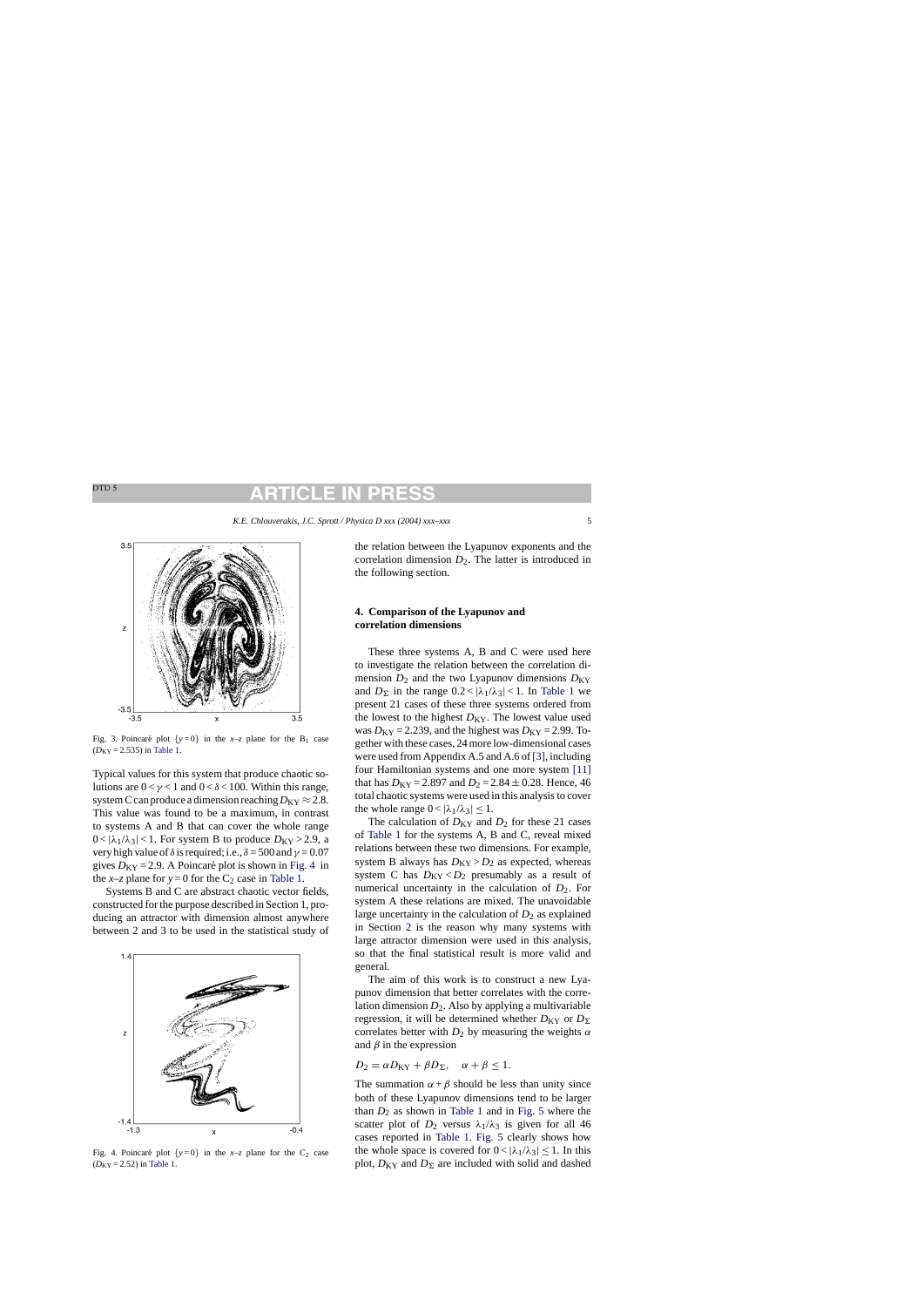

Fig. 5. Scatter plot for  $D_2$  vs.  $\lambda_1/\lambda_3$ . The solid line is  $D_{\text{KY}}$ , the dashed line is  $D_{\Sigma}$ , the dotted line is  $D_{\text{fit}}$  of Eq. (1), and the dash-dotted line is *D*fit-C of Eq. (4). Squares stand for *D*2.

lines, respectively, and the values of  $D_2$  are denoted with squares in the same plot.

By applying a least-squares linear regression, a new Lyapunov dimension is calculated and shown in Fig. 5 with the dotted line given by

$$
D_{\text{fit}} = 2.061 - 0.749 \frac{\lambda_1}{\lambda_3}.
$$
 (1)

In contrast to  $D_{KY}$  (which is equal to  $2 - \lambda_1/\lambda_3$ ), we note a small increase in the first parameter ( $2 \rightarrow 2.061$ ) and a decrease in the second parameter  $(1 \rightarrow 0.749)$ . The first of these shifts produces a better correlation of  $D_{\text{fit}}$  to  $D_2$  for the low-dimensional systems with  $|\lambda_1/\lambda_3|$  < 0.2 according to Fig. 5. The second shift (1  $\rightarrow$  0.749) produces a better correlation for the higher-dimensional systems since most of them lie below the solid line of  $D_{KY}$ . To show that  $D_{fit}$  is a better approximation to  $D_2$  than either  $D_{KY}$  or  $D_{\Sigma}$ , two multivariable regressions produced

$$
D_2 = -0.00077 D_{\text{KY}} + 1.001 D_{\text{fit}},\tag{2}
$$

$$
D_2 = 0.019D_{\Sigma} + 0.979D_{\text{fit}}.\tag{3}
$$

However, Eq. (1) gives  $D_{\text{fit}} = 2.061$  when  $\lambda_1 = 0$ , whereas the correlation dimension should be  $D_2 \leq 2$ . This is purely a mathematical artifact since this shift of  $0.061$  is made in order for  $D_{\text{fit}}$  to correlate better with the low-dimensional systems as discussed above. Hence, a new regression was applied with a constant term that now has a physical meaning  $(D_{\text{fit}} = 2$  for  $\lambda_1 = 0$ ) and the result was

$$
D_{\text{fit-C}} = 2 - 0.836 \frac{\lambda_1}{\lambda_3}.\tag{4}
$$

Following the notation from Eqs. (2) and (3), this new  $D_{\text{fit-C}}$  was found to correlate better with  $D_2$  than  $D_{\text{KY}}$ and  $D_{\Sigma}$  do. However, Eq. (1) was derived from a multivariable regression for chaotic systems  $(\lambda_1 > 0)$ , and thus it is valid only for  $\lambda_1 > 0$  and not for  $\lambda_1 = 0$ . Hence, it is concluded that it has a physical meaning only for chaotic flows.

Next, we will examine the correlation of  $D_2$  with  $D_{KY}$  and  $D_{\Sigma}$ . A multivariable regression gives

$$
D_2 = 0.14D_{\text{KY}} + 0.815D_{\Sigma}.
$$
 (5)

From this expression,  $D_2$  seems to correlate better with  $D_{\Sigma}$  than with  $D_{\mathrm{KY}}.$  When the four Hamiltonian systems (clearly shown in Fig. 5 with  $D_{KY} = 3.0$ ) are omitted from the regression,  $D_2$  is still better correlated to  $D_{\text{fit}}$ than to the other two Lyapunov dimensions, but Eq. (4) is replaced by

$$
D_2 = 1.17 D_{\text{KY}} - 0.18 D_{\Sigma},\tag{6}
$$

and we note that  $1.17 - 0.18 < 1$  as expected.

<span id="page-5-0"></span>DTD<sub>5</sub>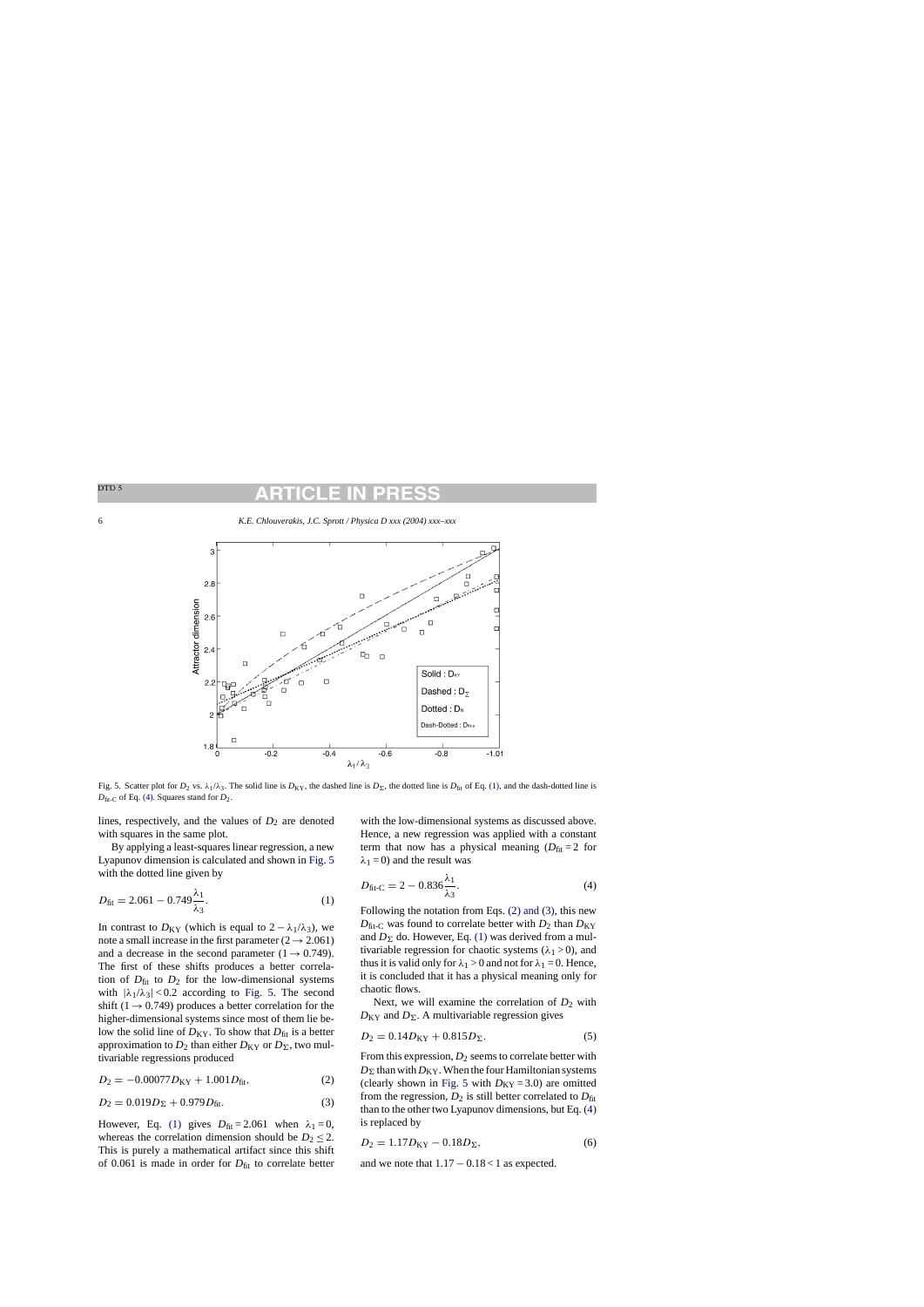# ARTICI F IN

*K.E. Chlouverakis, J.C. Sprott / Physica D xxx (2004) xxx–xxx* 7

<span id="page-6-0"></span>This result was expected by looking at [Fig. 5](#page-5-0) where most of the points lie nearer the  $D_{KY}$  line, although the source of the discrepancy is still under investigation. One explanation for the difference between Eqs. [\(5\) and \(6\)](#page-5-0) could be that a Hamiltonian system (with  $|\lambda_1/\lambda_3| = 1$ ) has  $D_{KY} = D_{\Sigma} = 3$ , and this causes a numerical error in the regression. There is no point in comparing  $D_{KY}$  with  $D_{\Sigma}$  for Hamiltonian systems since they produce exactly the same dimension. Therefore, Eq. [\(6\)](#page-5-0) is the more plausible result. Furthermore, in order to clarify this discrepancy whether the Hamiltonian systems are included or omitted, a regression with a constant term was made

$$
D_2 = 0.55 + 0.68 D_{KY} + 0.07 D_{\Sigma},
$$

indicating that  $D_2$  correlates better with  $D_{KY}$  than with  $D_{\Sigma}$ . Much of the difficulty of getting good fits for this specific regression arises from the large uncertainties in estimating  $D_2$  for the Hamiltonian cases, and it might be resolved by examining more attractors with dimension close to 3. The result though of the  $D_{\text{fit}}$  remained unaltered whether the Hamiltonian systems were included or not.

The result above could also be deduced from the Kaplan–Yorke conjecture that implies  $D_2 \leq D_{KY}$ . Since  $D_{\Sigma} \geq D_{\text{KY}}$ , we conclude that

$$
D_2\leq D_{\rm KY}\leq D_{\Sigma}.
$$

Thus our result is a verification of the Kaplan–Yorke conjecture. However, a careful inspection of [Fig. 5](#page-5-0) shows that many cases have  $D_2 > D_{KY}$  or even  $D_2 > D_{\Sigma}$ . This result arises from the unavoidable large uncertainties in  $D_2$  given in [Table 1](#page-3-0) since many of the systems used did not show good convergence in the numerical calculations of the correlation dimension *D*2.

In this analysis, while more and more cases were being added to the calculations, the change of  $D_{\text{fit}}$  was negligible, suggesting that  $D_{\text{fit}}$  is a robust result. By comparing  $D_{\text{fit}}$  with  $D_{\text{KY}}$ , one can easily see that for  $|\lambda_1/\lambda_3|$  < 1/4, we have  $D_{\text{fit}} > D_{\text{KY}}$ . A daring suggestion could be made from the latter, that since  $D_2$  is closer to  $D_{\text{fit}}$  than to the other dimensions, then if one could find with an accurate calculation a case where  $D_2 > D_{KY}$ , then this would happen for  $|\lambda_1/\lambda_3|$  < 1/4. However, this is a suggestion deduced from our results and not a conclusion due to the large uncertainties in the correlation dimension  $D_2$ . The same analysis can be made for  $D_{\Sigma}$ , where  $D_{\text{fit}} > D_{\Sigma}$  for  $|\lambda_1/\lambda_3| < 1/20$ .

The main conclusion of the above analysis and from [Fig. 5](#page-5-0) is that the two new fitted Lyapunov dimensions  $D_{\text{fit}}$  and  $D_{\text{fit}}$  are better approximations to  $D_2$  than *D*<sub>KY</sub> is. The general Kaplan–Yorke conjecture is also verified, since our calculations for the fitted dimensions indicate that  $D_{KY} \ge D_2$  and since these two fitted dimensions are approximations to  $D_2$ , it should be concluded that  $D_{KY} \ge D_{fit}$  and  $D_{KY} \ge D_{fit-C}$ . This is verified in [Fig. 5, a](#page-5-0)lthough some cases are reported where  $D_2 \geq D_{\text{KY}}$  and also  $D_{\text{fit}} \geq D_{\text{KY}}$ . The latter is explained by the unavoidable large uncertainties in the calculation of *D*<sup>2</sup> as described in Section [2.](#page-1-0)

### **5. New forms of the fit dimension**

Besides the regression form of  $D_{\text{fit}} = \alpha - \beta \lambda_1 / \lambda_3$ , other forms were tested. A power series polynomial regression is a good candidate for the kind of data pre-sented in [Fig. 5. T](#page-5-0)his new expression  $D_{\text{fit}-q}$  (quadratic) is given by

$$
D_{\text{fit-q}} = 2.055 - 0.796 \frac{\lambda_1}{\lambda_3} - 0.047 \left(\frac{\lambda_1}{\lambda_3}\right)^2. \tag{7}
$$

However, the result did not improve much the linear *D*<sub>fit</sub> since  $-0.006 \le D_{\text{fit-q}} - D_{\text{fit}} \le 0.0057$ . The greatest difference of  $D_{\text{fit-q}} - D_{\text{fit}}$  (although it is very small) is for  $0.4 < |\lambda_1/\lambda_3| \leq 0.6$  and  $|\lambda_1/\lambda_3| > 0.8$ . This is logical from [Fig. 5](#page-5-0) because the quadratic fit improves the linear fit, since in these two ranges there are significant discrepancies. For example, there are two Hamiltonian systems with  $D_{KY} = 3$  (or  $|\lambda_1/\lambda_3| = 1$ ), one with  $D_2 = 2.521 \pm 0.146$ , and the other with  $D_2 = 2.837 \pm 0.173$ . A higher-order (cubic or quartic) regression is probably not justified because of the large uncertainties in  $D_2$ .

Another fit could be an exponential one to correlate better with the low-dimensional cases and try to align with the moderate and high-dimensional ones. It is given by

$$
D_{\text{fit-exp}} = -2.102 \frac{\lambda_1}{\lambda_3} + 2.15 \exp\left(\frac{\lambda_1}{\lambda_3}\right). \tag{8}
$$

This new dimension  $D_{\text{fit-exp}}$  was found to correlate better to  $D_2$  than  $D_{KY}$  and  $D_{\Sigma}$  do, but not better than the linear  $D_{\text{fit}}$ . Furthermore, a disadvantage of the  $D_{\text{fit-exp}}$  is that it has a minimum at  $\lambda_1/\lambda_3 = -0.00225$ , whereas the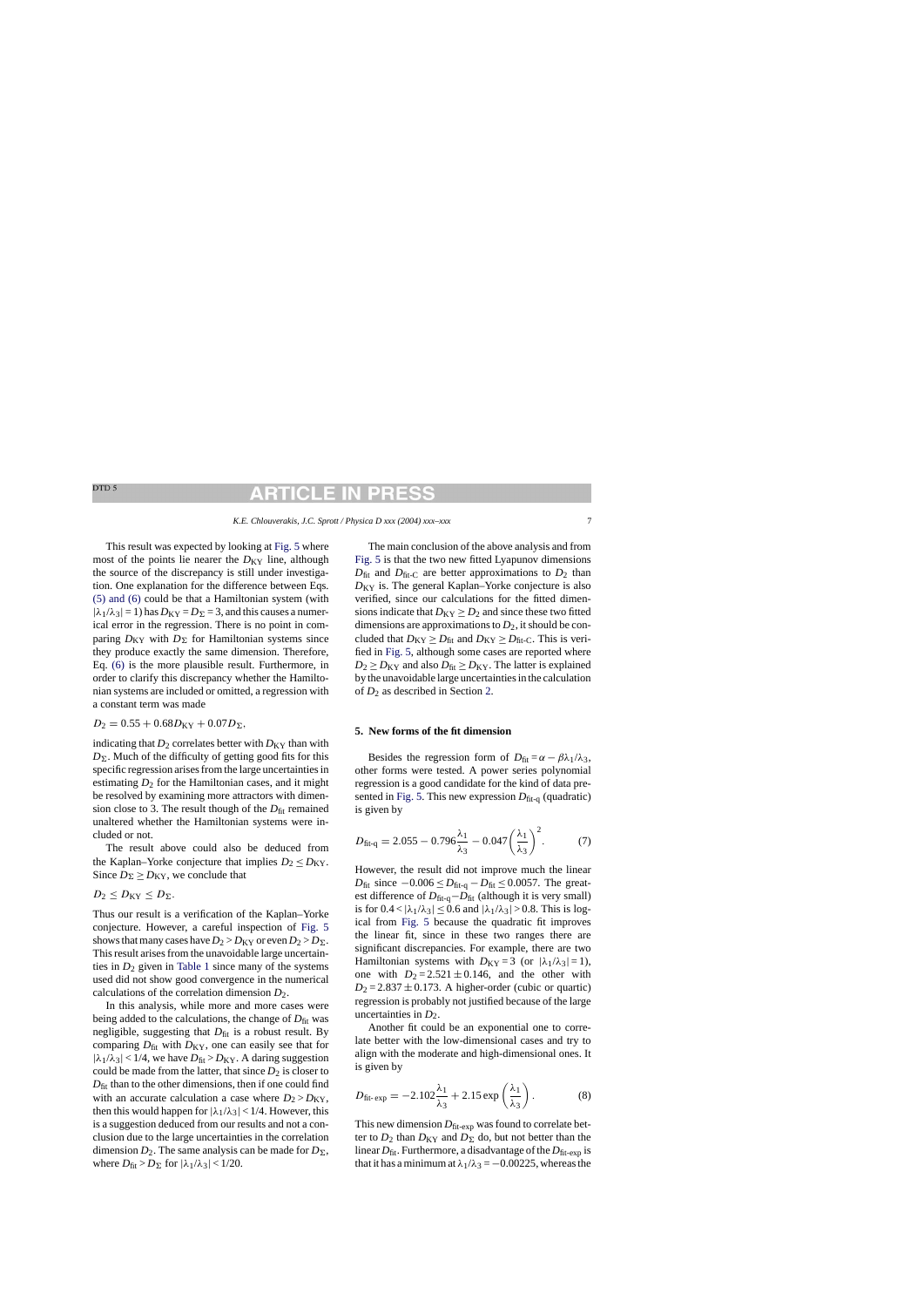

Fig. 6. Scatter plot for *D*<sub>2</sub> vs.  $\lambda_1/\lambda_3$ . The solid line is *D*<sub>fit-exp2</sub> of Eq. (9), the dashed line is *D*<sub>fit-q</sub> of Eq. [\(7\), a](#page-6-0)nd the dotted line is *D*<sub>fit-exp</sub> of Eq. [\(8\). S](#page-6-0)quares stand for *D*2.

dimension should increase monotonically with  $\lambda_1/\lambda_3$ and have no local extrema for  $0 < |\lambda_1/\lambda_3| \leq 1$ . This is true for  $D_{KY}$ ,  $D_{\Sigma}$ ,  $D_{fit}$  and  $D_{fit-q}$  for the range  $0 < |\lambda_1/\lambda_3| \leq 1$ , whereas it is not true for a higher-order (cubic or quartic) regression, because its second derivative would change sign in this range.

Another fit, which gave results almost identical to *D*<sub>fit</sub>, is given by

$$
D_{\text{fit-exp2}} = 2.076 \exp\left(-0.307 \frac{\lambda_1}{\lambda_3}\right). \tag{9}
$$

Due to the small parameter (0.307) in the exponent,  $D_{\text{fit-exn2}}$  is similar to the linear  $D_{\text{fit}}$ . The latter is still preferable mostly due to the large uncertainties in *D*2.

All of the above fitted dimensions from Eqs. [\(7\)–\(9\)](#page-6-0) are given in the scatter plot in Fig. 6. These new fits have  $D > 2$  for  $\lambda_1 = 0$ . This can easily be corrected with the same multivariable analysis as discussed in Section [4,](#page-4-0) and it was found that the effects on the correlation were similar.

## **6. Conclusions**

In this paper we demonstrated for the first time to the best of our knowledge a comparison of the correlation and the Kaplan–Yorke dimensions for threedimensional chaotic flows, both of which are used widely in experimental and theoretical work. For the results to be consistent, three systems were used that can span dimensions between 2 and 3, with two of these introduced here for the first time. A total of 46 chaotic systems were used, including four Hamiltonian systems covering the whole range  $0 < |\lambda_1/\lambda_3| \leq 1$ . For these 46 cases, the correlation dimension and the Lyapunov exponent spectrum were calculated using the best methods available. By fitting these results with different forms of regression, we constructed new Lyapunov dimensions that were found to correlate better to  $D_2$  than  $D_{KY}$  does. The linear regression in the general form  $D = \alpha - \beta \lambda_1 / \lambda_3$  was found to be the best due to the large uncertainties in*D*2. The Kaplan–Yorke conjecture (described in Section [2\)](#page-1-0) was verified, and hence the best approximation to  $D_2$  according to our calculations was found to be Eq. [\(4\):](#page-5-0)  $D_{\text{fit-C}} = 2 - 0.836\lambda_1/\lambda_3$  since the two-parameter fit in Eq. [\(1\):](#page-5-0)  $D_{\text{fit}} = 2.061 - 0.748\lambda_1/\lambda_3$ violates the Kaplan–Yorke conjecture for  $|\lambda_1/\lambda_3|$  < 1/4 although these two dimensions  $D_{\text{fit}-C}$  and  $D_{\text{fit}}$  coincide for  $|\lambda_1/\lambda_3| > 1/4$ . The latter was explained in this letter as a result of the unavoidable uncertainties in the calculation of the correlation dimension  $D_2$ .

Besides the Kaplan–Yorke dimension  $D_{KY}$ , a new Lyapunov dimension  $D_{\Sigma}$  that uses a quadratic interpolation instead of the linear one used for the derivation

DTD<sub>5</sub>